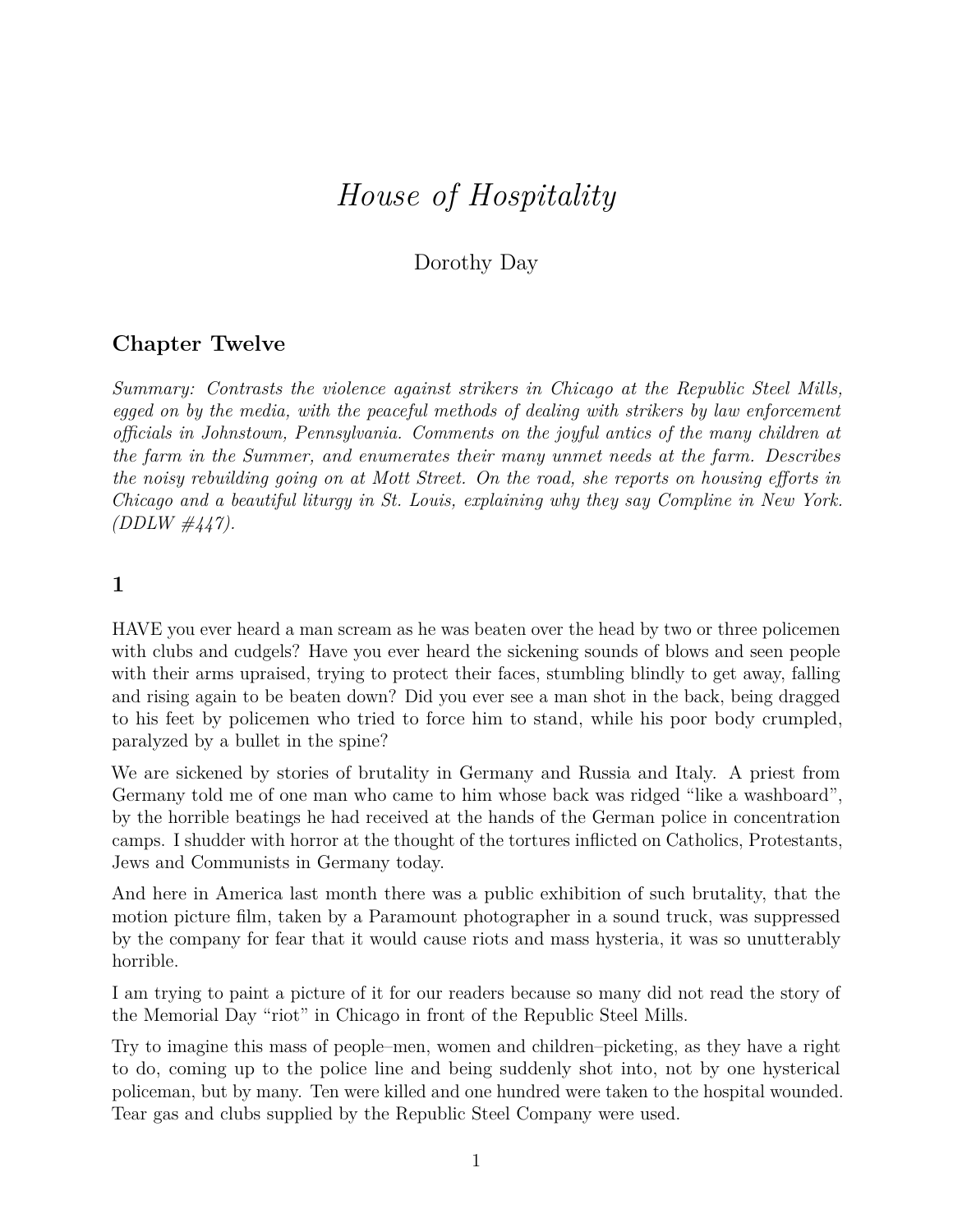I am trying to picture this scene to our readers because I have witnessed these things first hand, and I know the horror of them. I was on a picket line when the "radical" squad shot into the line and pursued the fleeing picketers down the streets knocking them down, and kicking and beating them. I, too, have fled down streets to escape the brutality and vicious hatred of the "law" for those whom they consider "radical". And by the police anyone who protests injustice, who participates in labor struggles, is considered a radical.

Two years ago I wrote an account in *The Catholic Worker* of two plain-clothesmen beating up a demonstrator. I told of the screams and the crumpling body of the man as two men who had dragged him into a hallway, beat him up against the wall aiming well directed blows at his face, smashing it to a pulp.

We protested this to the Police Commissioner and our protest was respected and acted upon.

We are repeating the protest against the Chicago massacre because the only way to stop such brutality is to arouse a storm of protest against it.

On whom shall the blame be laid for such a horrible spectacle of violence? Of course, the police and the press in many cases lay the blame on the strikers. But I have lived with these people, I have eaten with them and talked to them day after day. Many of them have never been in a strike before, many of them were marching in the picket line as in a supplicatory procession, for the first time in their lives. They even brought children on that line in Chicago.

Shall we blame only the police? Or shall we blame just Tom Girdler of the Republic Steel Company? God knows how he can sleep comfortably in his bed at night with the cries of those strikers, of their wives and children, in his ears. He may not hear them now in the heat of battle, but he will hear them, as there is a just God.

Or shall we blame the press, the pulpit and all those agencies who form public opinion, who have neglected to raise up their voices in protest at injustice and so have permitted it? In some cases the press have even instigated it so that it would come to pass. Inflammatory, hysterical headlines about mobs, about expected riots, do much to arouse the temper of the police to prepare them for just what occurred. The calm, seemingly reasonable stories of such papers as the *Herald-Tribune* and the *Times,* emphasizing the violence and the expectation of violence, do much to prepare the public to accept such violence when it comes to pass.

In that case we all are guilty inasmuch as we have not "gone to the workingman" as the Holy Father pleads and repeats. Inasmuch as we have not inclined our hearts to him, and sought to incline his to us, so that we could work together for peace instead of war, inasmuch as we have not protested such murder as was committed in Chicago–then we are guilty.

One more sin, suffering Christ, worker Yourself, for You to bear. In the garden of Gethsemene You bore the sins of all the world–You took them on Yourself, the sins of those police, the sins of the Girdlers, and the Schwabs, of the Graces of this world. In committing them, whether ignorantly or of their own free will, they piled them on Your shoulders, bowed to the ground with the weight of the guilt of the world, which You assumed because You loved each of us so much. You took them on Yourself, and You died to save us all. Your Precious Blood was shed even for that policeman whose cudgel smashed again and again the skull of that poor striker, whose brains lay splattered on the undertaker's slab.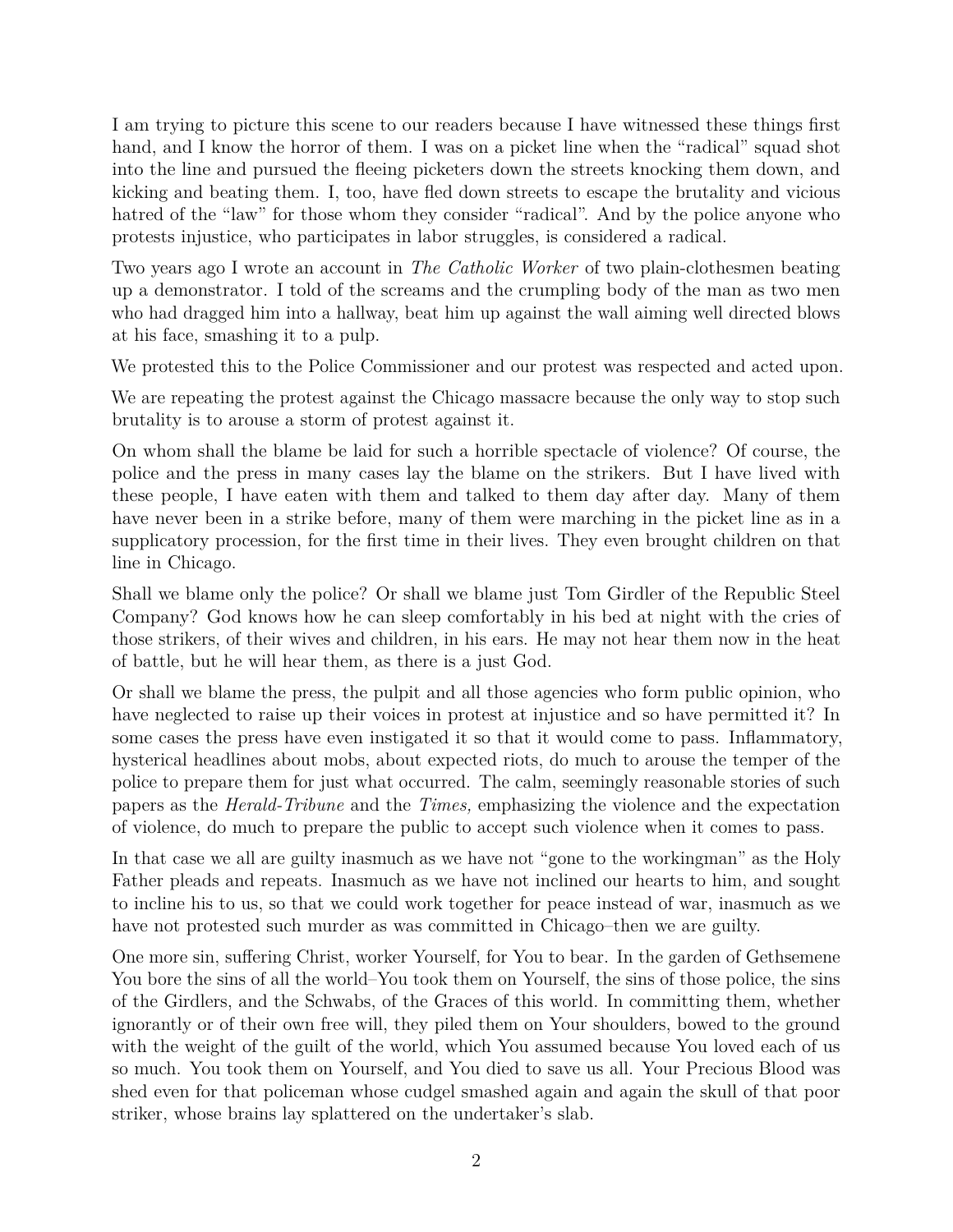And the sufferings of those strikers' wives and children are completing Your suffering today.

Have pity on us all, Jesus of Gethsemene–on Tom Girdler, those police, the souls of the strikers, as well as on all of us who have not worked enough for "a new heaven and a new earth wherein justice dwelleth."

# **2**

Last week I went down to Johnstown for the special purpose of meeting Michael Sewak, Burgess of Franklin, a town which borders Johnstown and in which are four of the most important gates of the Cambria Steel plant. In Johnstown there are three. The sheriff of Cambria county is Michael Boyle, the brother of Bishop Boyle of Pittsburgh, in whose diocese the priests in the Catholic Radical Alliance are doing such good work on the labor front, in speaking, writing and aiding strikers.

Sheriff Boyle is opposed to the use of force. He does not want tear gas and guns used against the workingmen of his county. But Mayor Shields of Johnstown, a heavyjowled, sleek politician, is all for strong-arm stuff. He glories in the praise he is getting from industrialists all over the country, and he shamelessly accepts the aid of the Bethlehem Steel Company in the way of guards, police and guns, "to keep order" at the Cambria gates in Johnstown.

Sheriff Boyle and his friend Burgess Sewak were in agreement. Burgess Sewak had nine policemen, none of them armed and at their gates there was no trouble, nor any rioting. Shields has 1,400 men sworn in and they have plenty of rioting. Taxis cruised the streets with armed men. He refuses to give "protection" to C.I.O. organizers, which is one way of telling them to get out of town. An *unlawful* way.

Sheriff Boyle was the one who telegraphed Governor Earle of Pennsylvania to declare martial law in Johnstown in order to curb the activities of Shields. It was the first time that I ever saw the state troops and the strikers cheer each other, and behave like brothers. There is not much chance of rioting when men act like that towards each other. There is a much better chance that there will be a peaceful waiting and negotiating for an agreement.

It was good to talk to Burgess Sewak. He lives in a little house up on the side of a steep hill in one of the worst slums I have ever visited. Those who talk of the high wages of steel workers should visit Franklin and see the homes of the workers.

Down in the municipal building he told me about himself. He's been in office for eight years. He's worked in the steel mills for fourteen. He is married to a Catholic–he is a Greek Orthodox, and all his children are being raised Catholics. All his brothers and sisters have married Catholics and become Catholics.

"In my household we have two sets of feast days, those of the Greek Church and those of the Catholic. My wife never forgets. It sure gives a holiday aspect to our home."

Burgess Sewak as well as Sheriff Boyle are the kind of men we need in public life in this country. We don't hear much about them in the papers, because they see that law and order is maintained, because they are maintaining human rights as above property rights,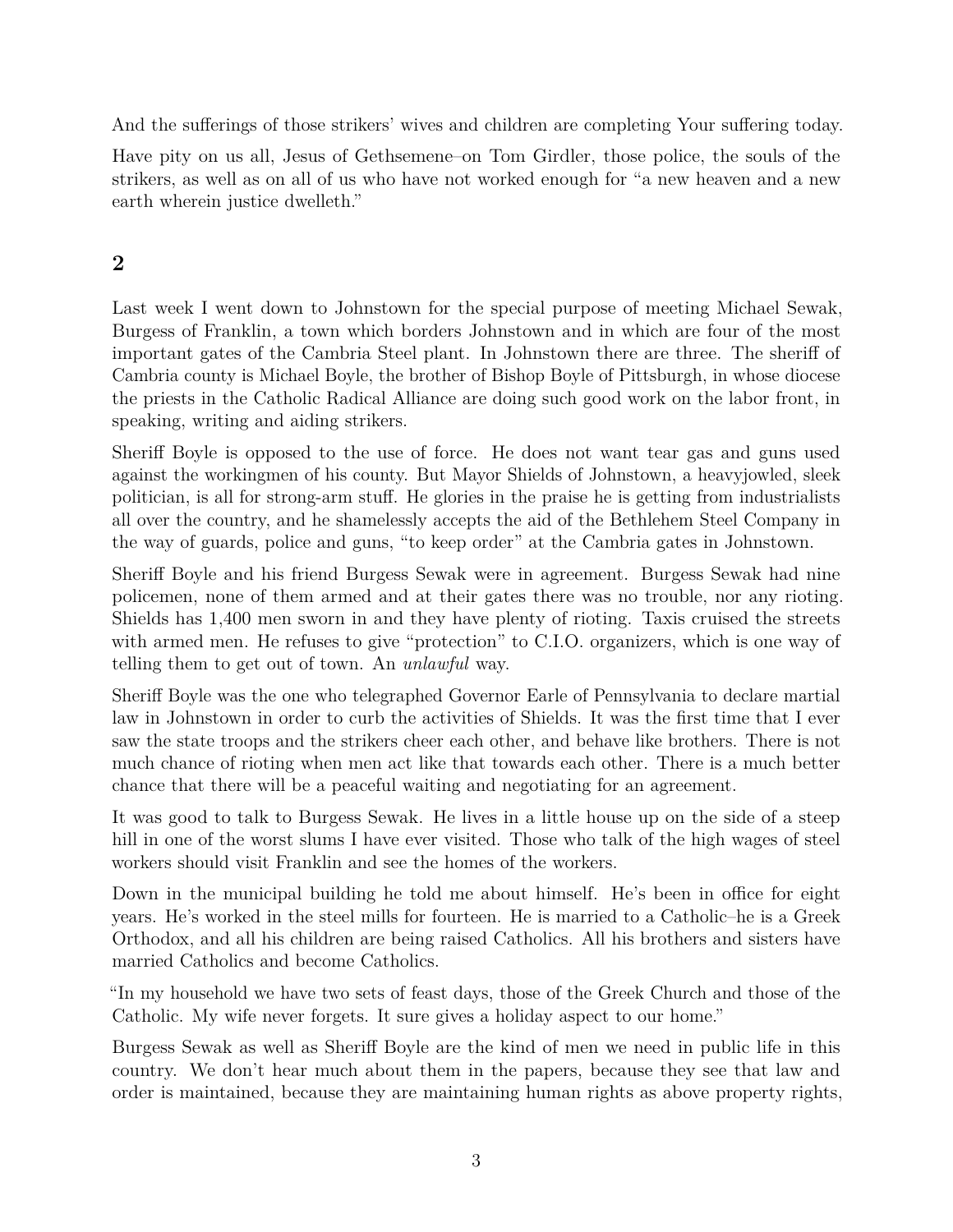because they are trying to prevent bloodshed instead of provoking it as Mayor Shields and the newspapers which feature him are doing. They are the unsung heroes.

But labor does not forget, and the community does not forget. Theirs is an example which other officials might well follow. Sheriff Boyle is a Catholic. Mayor Shields also calls himself one. You can choose between them.

# **3**

I am writing this from the farming commune down in Easton, and outside my windows seven children are sliding down the hill and leaving a long streak in the yellow grass. The hill rises up over the back of the house and the old road winds around up to the farm which we own. This one at the foot of the hill we rent.

Mary, Helena, Catherine, Christina, Annie, Eleanor and Teresa are the seven children, and the first five of them are some of Julia Porcell's charges from Harlem. They don't live there any more, their new home is on Forty-third Street, we believe, but Julia follows them around through the years. They have been her special friends for three years now, ever since we had quarters up in Harlem. The family have been on relief for some years, and the mother has been in the hospital for a good part of the past year. So they need lots of milk and sunlight and fresh air. The mother and the other four children are coming down later, and probably the father too.

This farm is ideal for us with its big barns, where the children are camping out. The boys have one barn–Ray, Bill, Mike, Donald and any other company who comes along. There are five more of us besides the children sleeping in the other barn. And the two bedrooms at the farmhouse are filled too. Altogether there are about thirty-eight people down here this week-end and about thirty are here for some weeks.

Every morning a crowd of us go down to Mass in Easton and after Mass I stay in the Easton office for letters and writing until noon. The afternoon is spent in more reading and writing and looking after the children.

It is a happy place, this farm, with its bright sunny days, the heavy odor of milkweed blossoms coming in through the windows and the daisies studding the fields. Every night we have black raspberry shortcake, and there is all the cherry jam you can eat. Rosie doesn't give quite enough milk to go around–she's down to twelve quarts a day now. Mollie will soon be giving us more.

(Annie, the little monkey, is climbing on a ladder from the barn, so I'll cut this short and take the children up the hill to hunt for salamanders in the spring. In spite of strikes and brutality, controversy and war, this world is filled with joy and beauty and the children bring it to us anew and help us to enjoy it through their eyes.)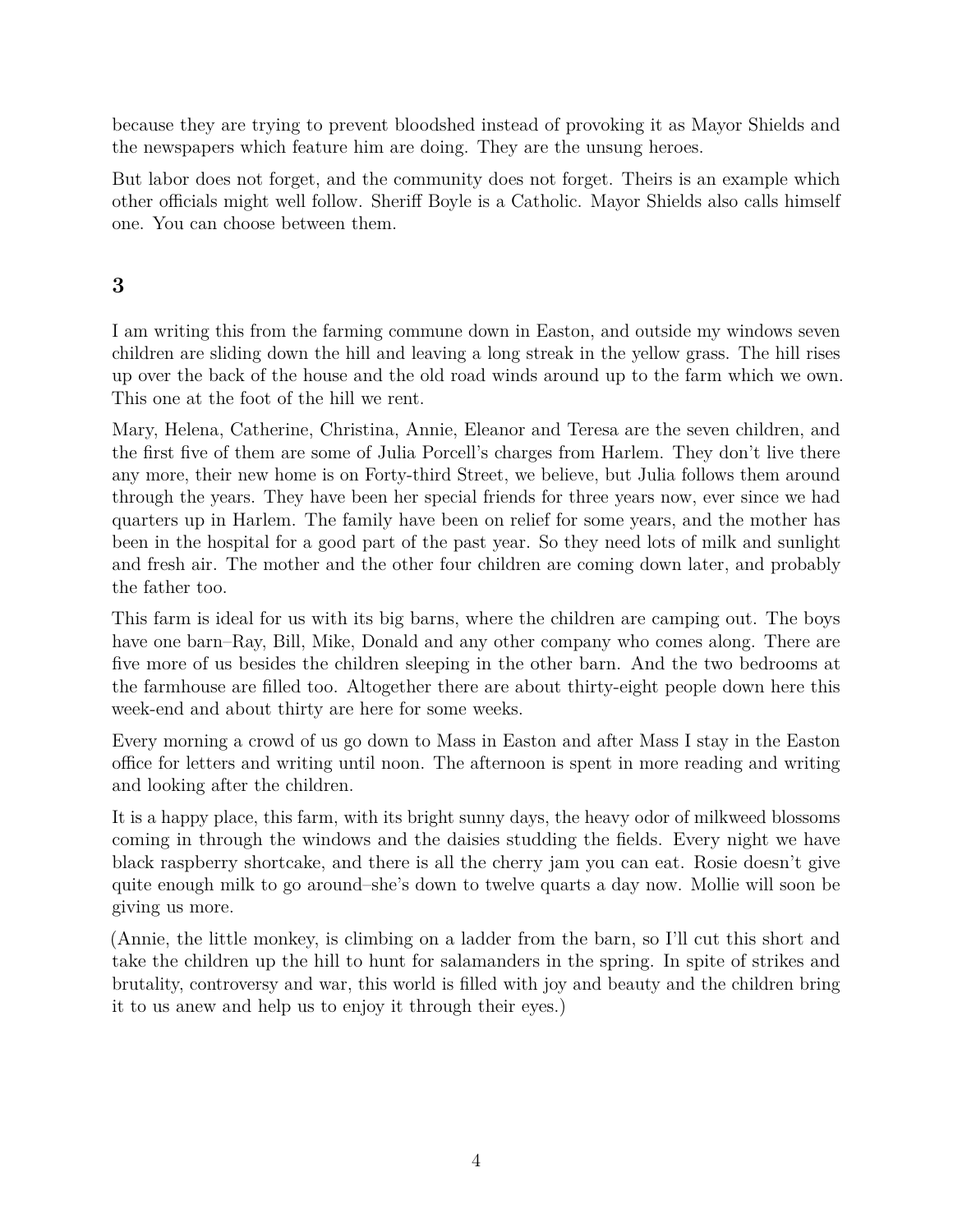#### While I am trying to write this on a hot August day, the Mott Street house is being torn down around us, and put together again. The story which began last January, telling of the threat of eviction because ours is an old style tenement, conflicting with fire laws, has now reached a climax. It is not the unhappy climax of an eviction. The house is being made over to conform with the law. Which means that partitions are being torn down, some doors blocked up, walls knocked out and all sorts of strange asbestos block and sheets of wire lath are being put up. As we go up and downstairs the banisters are being taken down and steel railings put up. The air is filled with the dust of plaster and old wood and the women go about with their heads covered to protect them from the dirt. The din, which begins at eight, is terrific. The entire backyard is filled with sand piles and heaps of refuse. There is only a footpath through. The families in the front house go about their business of eating, sleeping, cleaning, and so do we. It looks as though the house were being bombarded, and sounds like it too. It is hard to think.

The dining room and kitchen are being enlarged, and the upper floors made into dormitories so there will be no longer four rooms on a floor. There will be less privacy than ever.

We love our neighborhood. There is not a beauty parlor in it and not a news stand for blocks. Each street is like a little Italian village, and on these hot nights there is music and dancing in the street and everybody stays up until after twelve, because the houses are so hot and airless. The babies are sleeping in their carriages and two-year-olds toddle around the curbstones; the playgrounds keep open till late. It's a good walk to the river, North River, or East River, and sometimes we walk down to the Battery to rest our eyes, short-sighted with living in canyons of tenements, by the long fresh view over the Bay.

In the daytime, markets are the most beautiful places in the world. Glorious color strikes the eye and the appeal to sight and taste makes one forget the offense to smell. There are fish markets with their eels, snails, blue-black mussels with the seaweed clinging to them, little clams and octopuses and all kinds of fish.

There are fresh figs, fresh almonds, melons, peaches and plums–every kind of fruit is heaped on the push carts, even Concord grapes with their first hint of the autumn to come.

Housewives go by with their shopping bags, hucksters sing their wares, music stores blare with song, children dodge to and fro between the stands, beggars edge through the crowd with hat outstretched, and leisurely storekeepers sit by their wares enjoying the sun. There are even some good smells in the air–smells of spaghetti, ravioli, olive oil and roasts, coming from the little restaurants on all sides.

And two streets away is the Bowery with its stark hunger and colorless misery.

#### **5**

"You be the father and your name is Patrick, and I'm the mother."

"And we have so many children!"

#### **4**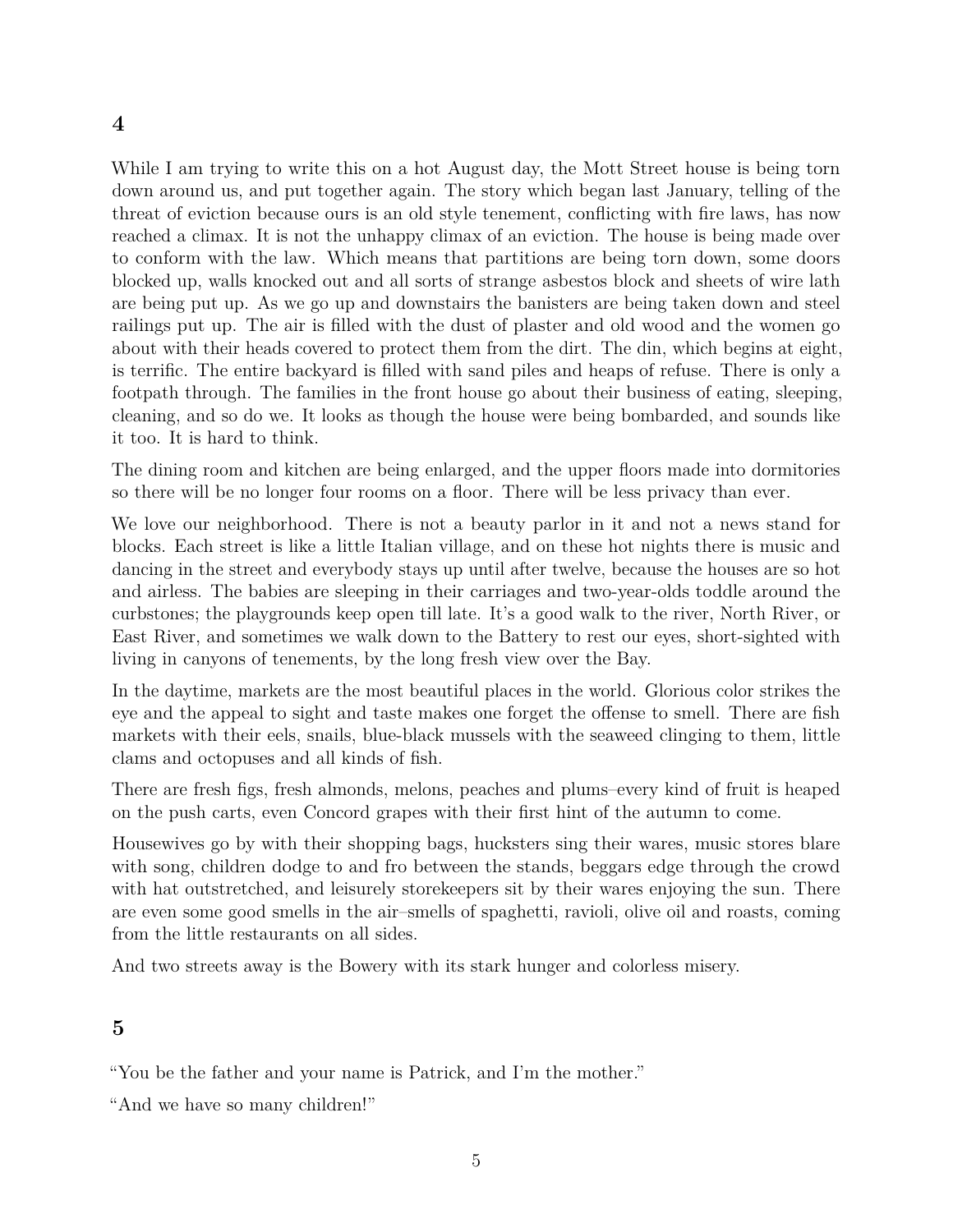"Yes, six have to sleep in this bed, and we'll let two come into bed with us. Then it won't be so crowded."

"Come on, children, you can't play any more, it's time for bed. And don't take so long about undressing. Father, are you going to bed?"

"No, I been sleeping all day."

"Well, you better sit up all night than come to bed after and wake the children up. Then they'd all start crying."

"Come on, time to get up and have breakfast, lazy. My, what a crowded house."

The days rush by, breakfast, supper, and bed. Tragedies, accidents, sickness, all greeted with equanimity. For it is the children, playing dolls outside the door while I write. Teresa, Eleanor and little Dorothy, the latter two from Harlem, one a Catholic and the other not. They are about the same size and age, the three of them, and there is never a dull moment. There are dolls and puppies and cats and books, and to see the three of them sitting in a row on the couch reading is a sweet sight. This is the first summer with us for these little colored girls, but we hope they come every summer and grow up with us as some of the boys from Charles Street have for the past three summers.

During the summer we have had about fifty children with us for longer or shorter periods. A few got homesick and had to be taken back to the city. Many of them stayed for two weeks or a month. We never had less than ten at a time and most of the time there were fifteen. And when I think of the catastrophes that happen to Teresa's families of dolls, I thank the Blessed Mother for her care of all these children during the summer. Eddie got sick once from eating green apples; Charlie, an eighteen-year-old, cut his head diving, there were a few cases of poison ivy and a few cut fingers. The worst was that of little Mickie, the bad boy of the crowd, who sliced his own hand good and plenty while he was trying to put his bedmate's Sunday clothes through the corn chopper.

Oh, the happiness of having space this year on the farm! The rented farm which adjoins the thirty acre farm we own, has a four room house and two barns and a chicken coop. The little boys with one of the men to watch after them, have had one of the barns, and plenty of floor space for extra guests who didn't mind doing without beds. The women's barn (which is also big enough to hold a kitchen and dining room), had the disadvantage that it leaks like a sieve, and during a week of rain such as this last, beds have been shifted to every position till we felt we were on rafts in mid-ocean. Usually we woke up with our feet in a puddle of water. In the house, the kitchen and the three bedrooms were always filled. All summer we had two invalids with us and the vitality of the children seemed to bring health to them too.

We can do without beds and sleep on the floor, we can sleep in wet beds; we can do with most primitive washing and toilet facilities; but with space there is a sense of luxury.

We are all praying to St. Joseph to get this farm for us in some way. It costs four thousand dollars, a huge sum, but it is certainly worth it. And what to us is an unbelievably large sum, should seem like nothing to our patron. Surely you can see, St. Joseph, that we need this place, so can't you remind somebody who has an abundance to buy it for us?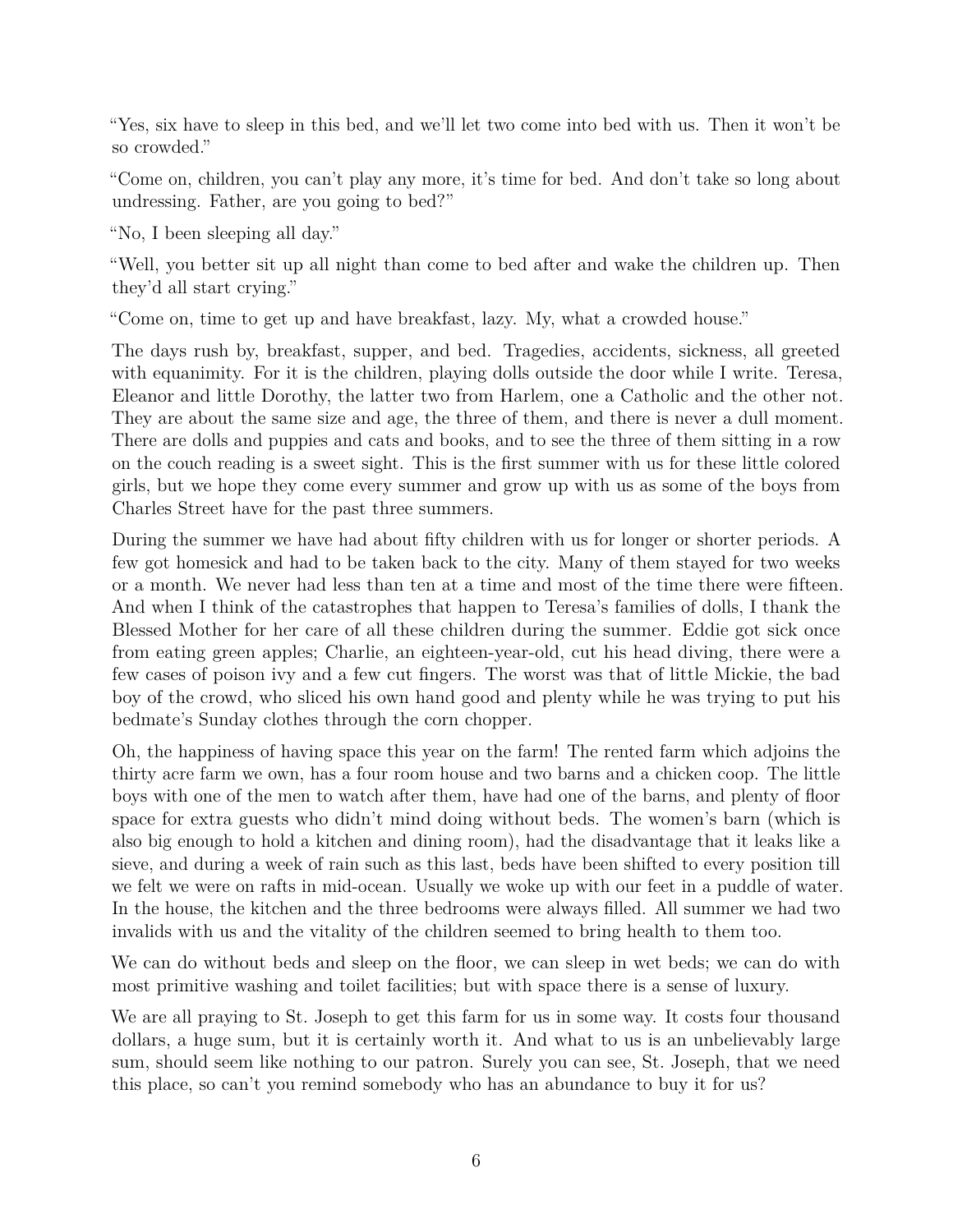During these two months, Mary Johnson has made 1,500 beds, let us figure, and served 4,500 meals. She gives this service to us–the family she has adopted out of the loving kindness of her heart. Donald has washed dishes after 4,500 servings, Stephen Johnson working in town during the summer has contributed four-fifths of his salary; a deaf girl working at housework for five dollars a week, leaves us a dollar every week to help out; seamen from the seven seas whom we fed last winter, have contributed from twelve ships to help out; one seaman turned over \$150 on his return from a voyage; one young fellow supporting a family contributed his lunch money for a good part of the summer.

All these workers giving abundantly of their talents, energies and earnings, and giving at such a sacrifice, surely will bring the graces of God down on the work.

We are sure that if it is His good pleasure, we are going to get this farm. We certainly need it, and He has not failed us yet. There were plenty of rosaries said with that intention and the prayers of little children are most potent of all.

All during the summer there were priest visitors at the farm. Father Joseph Woods from Portsmouth Priory was with us for two weeks, and Father Palmer from Long Island was with us still another two weeks. We certainly wouldn't be without priests to offer up Mass if we had a chapel. We had to spend the money we had set aside for a chapel this year, realizing that Temples of the Holy Ghost were more important than temples made with hands. So this is another thing we need. And while we are about it, there is money for building. Two married couples on the farm now and little houses (two rooms would be sufficient) needed for them by spring. Father Lallemant says we compliment God by expecting great things from Him, so we're listing these wants. And there's the printing bill, over a thousand dollars by now; and the grocery bills, about five hundred.

At the present moment we feel like the Israelites, crying out to the Lord in the Wilderness. And we are sure that He will hear us.

We've been reading the Old Testament a great deal this summer; and when we pray importunately for these material needs, because we have a very large and hungry family of about a hundred, we are reminded of the words of Moses. When Pharaoh, tired of the disasters which were overtaking him, and yet greedy, told Moses to take his people and get out, only leaving the herds behind him, Moses refused. "There shall not a hoof remain of them," he said, "for they are necessary for the service of the Lord Our God."

And I do indeed feel that all these things I have been mentioning "are necessary for the service of the Lord Our God", so we shall continue to pray for them.

#### **6**

Chicago–Fall 1937. I must keep a more careful record of places and persons even if it means sitting up in bed writing after an 18-hour day.

For instance, there is this place, so many details of which I do not want to forget but will unless I write them down.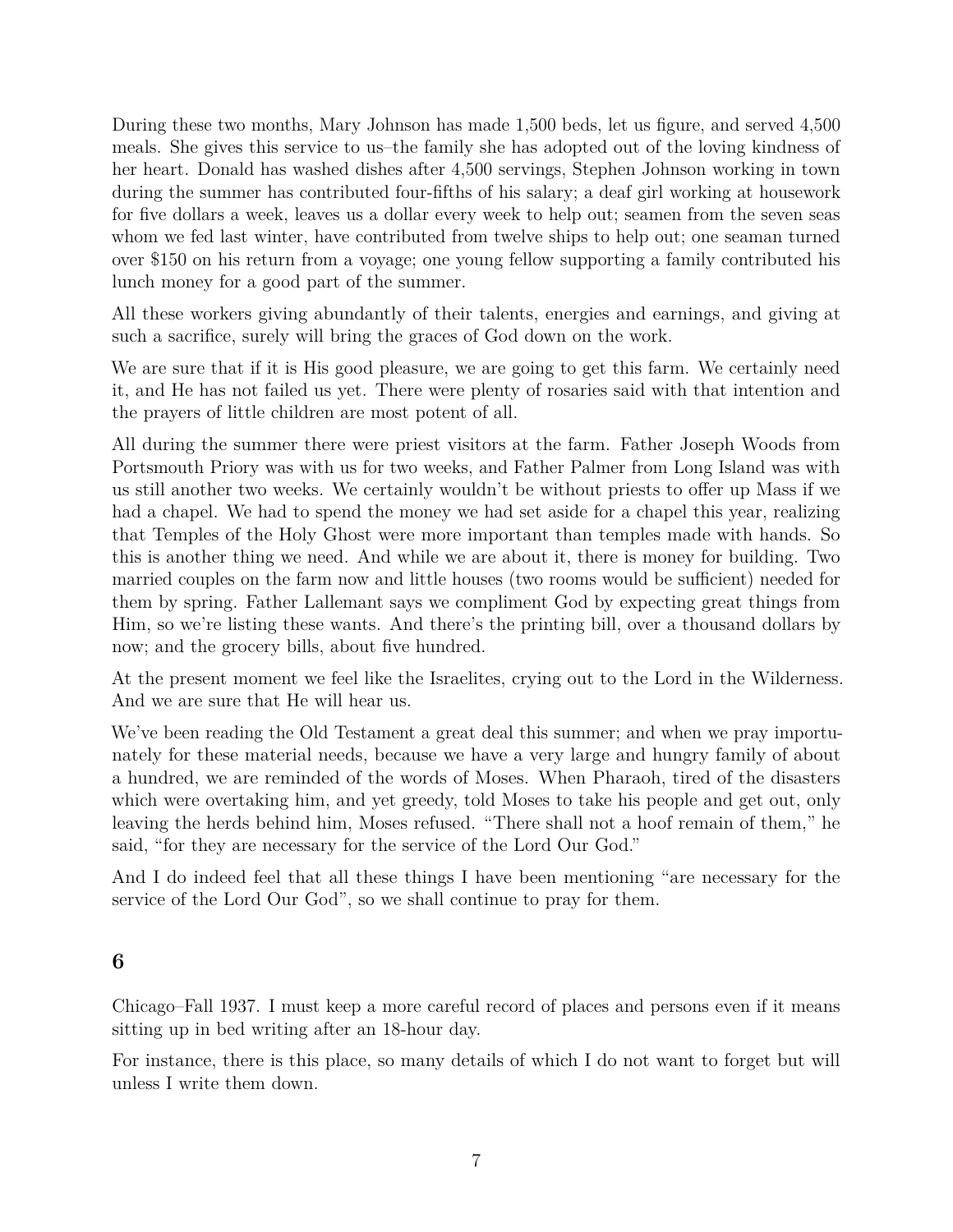It is the first rectory I've ever stayed at and it is a great privilege to be here. The door bell rings day and night, its parlors are cluttered up with people, everyone works from dawn till way after dark, and everyone is very happy.

We are on the South Side in an uneven neighborhood which has good and bad houses, but mostly slums. Around on Michigan Avenue, the houses are beautiful, but, across the street, are some little houses so awful that it is hard to believe temples of the Holy Ghost are housed there.

The pastor pointed out one house which some children had pushed over on themselves, and he had waited hours while the fire department extricated them, to baptize them. Neither child was hurt badly, strangely enough.

Father and I were walking around the neighborhood looking for a little house for another House of Hospitality for his side of town.

"I cried when I got home that day," he said. "I don't know what was the matter with me. I never do that."

It is a joy to be with such priests as these. They are all so gay and the pastor is like an older brother.

He used to be a missionary in the Philippines and as we sit over a good breakfast of liver sausage and toast and fruit and coffee he tells me of living conditions there.

"At first we were allowed three dollars a month to live on. All we had was rice and leaves most of the time.

"Later when I had three sisters come out for teaching, we were allowed ten dollars. You couldn't buy anything. Money wasn't much good. When some of our kind friends sent us clothes, we could exchange them for food, fish and chickens. Sometimes we had grasshoppers, locusts, they were cooked first in salt and water and then served with a little vinegar and lard. They were delicious. We liked it. They eat dogs there, too, and they say that they are very good but I never ate any. We never had any bread until I began to bake some. We just had rice, and to keep our teeth in chewing habit, we had water buffalo meat. Fresh it was tough, but dried it was worse. And sugar cane to chew on too. Between the meat and the grasshoppers, I preferred the grasshoppers.

"My bread was very good. We used a five gallon can as the oven, putting the coals and charcoal in the bottom and making an oven on top. We put the bread in an empty sardine tin. I sent some to the sisters and they said it was better than theirs. But I didn't have much time for gardening or baking. I had to go on horseback and on rafts, in all directions, to reach my people.

"During the war about twenty-eight of us Germans were arrested and shipped back to the United States–I don't know what for. All of us were confined to a fo'castle (there were six priests among us) and it was terribly hot. When they shut off the ventilating system to rest the machinery, some of them fainted. There we were for weeks. We had beans seventy-eight times. Yes, it was a hard life."

The house here is big and the pastor gave me his room because it is the only one with a private bath. The windows look out on a gnarled ailanthus tree, which grows so well in city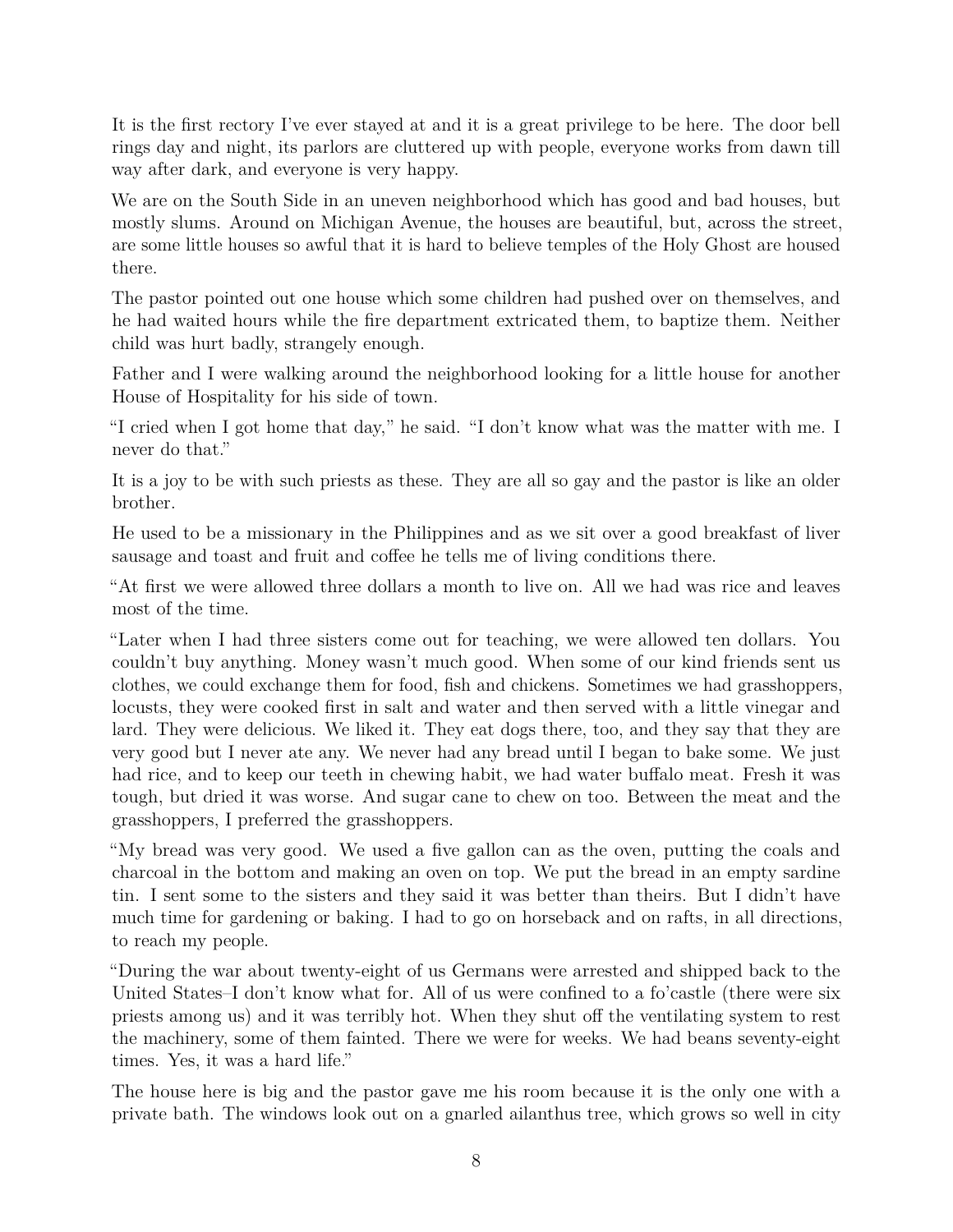back yards. There are some shrubs in the tiny back yard, but the grass is trampled down by the police dog and the puppy, a mongrel called Valentine, whom Father says Martin de Porres sent him for a pet. The police dog is a watch dog, not a pet, but the little cur wags his whole hind end and is a friend of all. I can see why Father never ate dog meat.

The rooms are large, but the furniture is very poor and the rugs worn down to the nap. When they need any "new" furniture they go buy it at the Catholic Salvage Bureau around the corner. Fortunately for them there are no ill-advised though loving parishioners to smother them in gifts such as oriental rugs.

While we were looking for a place this afternoon we passed little ramshackle frame houses all bent and reeling, and the front yards were planted with lettuce, radishes, golden glow and iris, and even some rows of corn. On one street, here in the heart of the slums, there was an apple tree in bloom and a parrot out in a bush in the front yard. Wish we could find a place on that street, but there is great difficulty in finding any place around here, it is so congested. There are often several families, and sometimes dozens of families living in one house. Many of the worst buildings have been torn down and there is no new housing to take their place.

# **7**

At St. Louis. Three of us from the St. Louis group started out before five one morning (it was the octave of the Ascension) to go to the Convent of the Precious Blood at O'Fallon, Missouri, for High Mass at six. We had time to recite Lauds as we sped along at sixty miles an hour, and the nuns, novices, postulants and aspirants were just starting Prime when we arrived.

In the chapel, surrounded by noble trees and lawns, were the robed women, and the beauty within completed the beauty without. I never heard Mass sung so, with such clear, pure and hearty singing, not the thin, attenuated singing one is accustomed to associate with women's voices and Gregorian chant.

Purity was a positive virtue there in that chapel. There was strength, joy and love strong as death there.

I thought too, how there at this liturgical center, they had most truly made the Mass the crown of the day. The morning took its rightful place, its emphasis. Matins, Lauds, Prime, led up to the Mass, followed by Terce and Sext and then the great work of the day was done–surely as perfectly as it is ever done in this imperfect world. The rest of the day is relatively unimportant and declines to nightfall when God's creatures sleep.

## **8**

While I was at the convent I thought of how we said Compline at Mott Street.

When Margaret beats on a pan lid at 6 p.m. that means supper and the redoubled beating means that Peter Maurin is downstairs holding up the eating by a discussion. He is probably in the middle of making a point.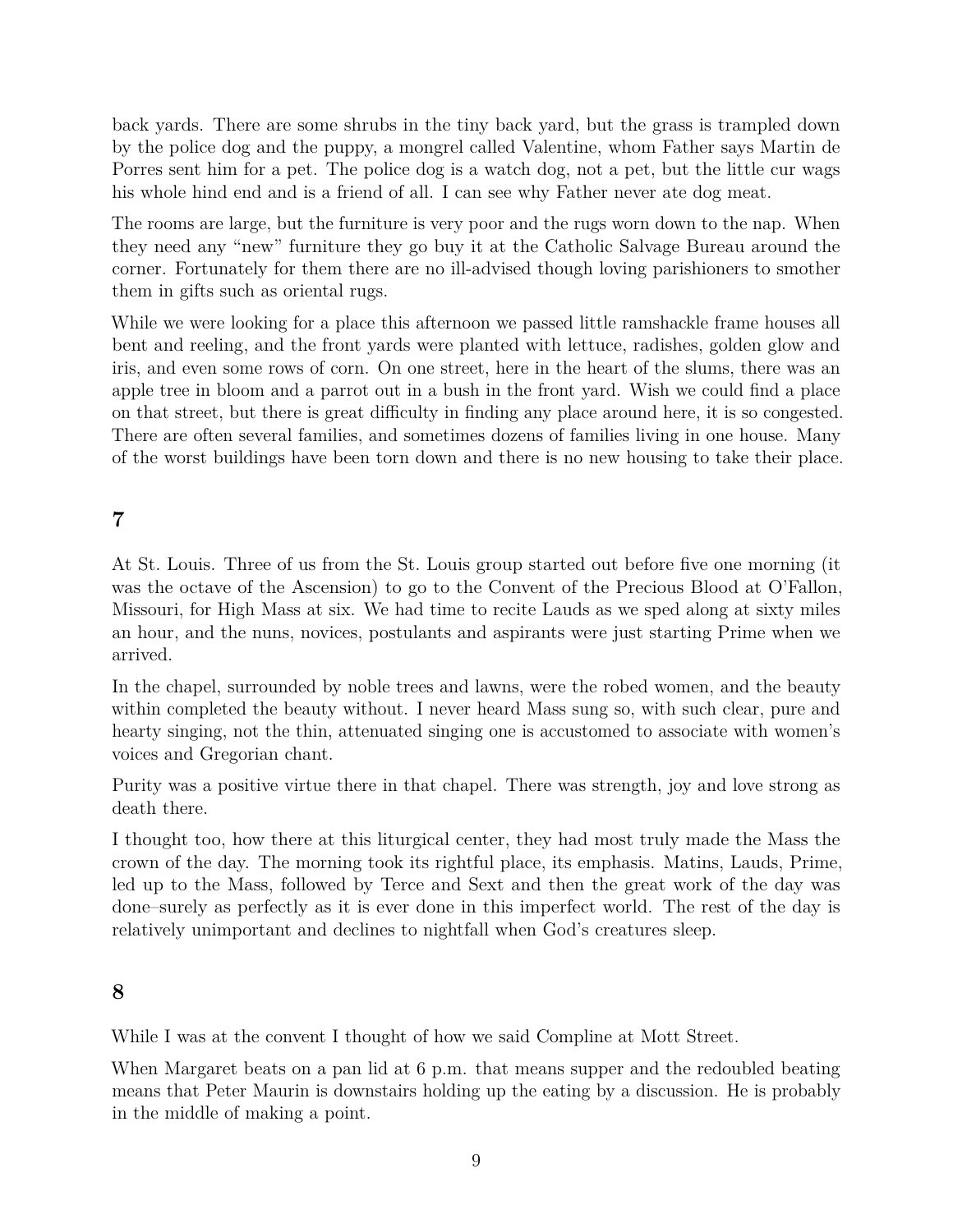When the pot lid resounds at seven, that means Compline and we are sorry to say that the gong has to be supplemented by one of the dish washers poking his head in various rooms where more discussions are going on to shout, "All set!"

We are always trying to explain why we say Compline instead of the rosary.

The two great commandments are to love God and to love our brothers. When we are praying the official prayers of the Church, uniting in praise, we are loving God. And because we are praying together, we are loving each other. Some may say this doesn't follow. Margaret may have just had an argument with John about money for carrots; Joe Smolko may have just accused Texas of getting out of washing the dishes; John Cort and Bill Callahan may have been combating each other over what is a just war. But just the same, we know that when we are united together in the community room in this evening prayer, we are conscious of a Christian solidarity' As members of the Church, we are united to the whole Church. We are united with Christ Himself who is head of the Mystical Body. We may not do it very well, our poor efforts may be feeble, our hearts may not be right, but the will is there, and united with Him we partake of His merits. He is the only one who can pray right, and we are praying with Him so our prayer is effective. Then too, we are united with each other, and we benefit by all the merits and graces of our brethren. We lift each other up. "Two are better than one, for if one falls the other lifts him up." "A brother who is helped by his brother is like a strong city."

The great cry of Peguy's life was a cry for solidarity. "We must be saved together," he said. "We must come to God together. Together we must all return to our Father's house. What would God say to us if some of us came to Him without the others?"

# **9**

After the long services at the convent Father Hellriegel was our host at breakfast and it was a hearty meal, as it should be after such hearty singing. We sat long at the table.

Father Hellriegel, the chaplain of the Convent, is a mountain of strength and energy and has that happiness of one who does well what God wants him to do.

After being up since four-thirty, we ate heartily of bacon and eggs, home-made bread and butter, and there were sausages, cheese and green topped onions on the table, of which Father ate ten before I could get the plate and take half a dozen myself.

Speaking to the nuns was a great pleasure and they are all going to pray for *The Catholic Worker.* Such a power house supplies us with the energy we need for our work.

The students at the high school were farmers' sons and daughters and it was good to talk to them too. We will have there one more C.W. group, I hope.

So many places covered this trip and so many different audiences. In St. Louis I spoke before our own group twice, before several high schools; before one group of workers in an enameling plant and before six hundred steel workers.